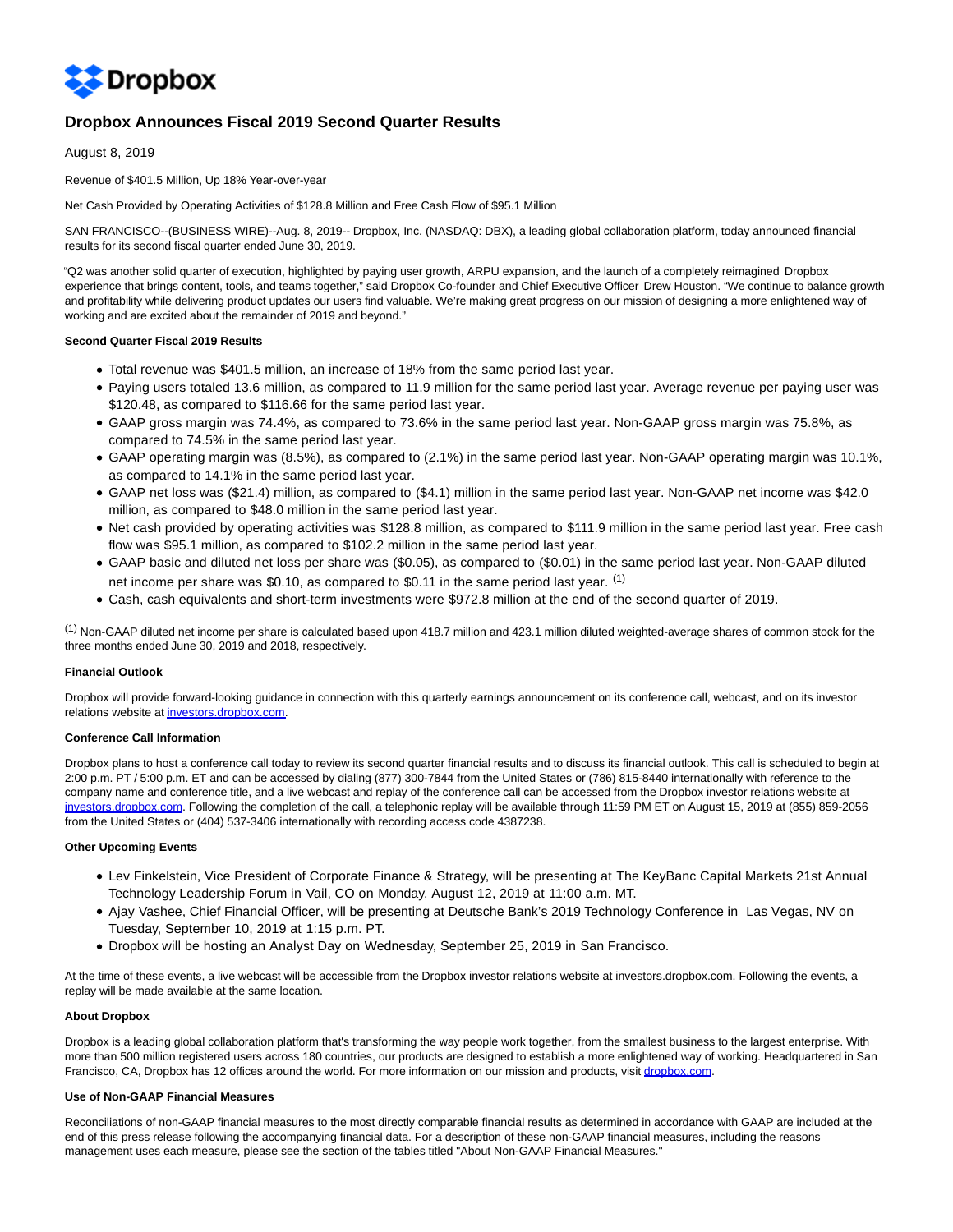#### **Forward-Looking Statements**

This press release contains forward-looking statements within the meaning of the Private Securities Litigation Reform Act of 1995 including, among other things, statements regarding Dropbox's future operational performance, the demand for our platform and product features, and the benefits from new product experiences and acquisitions. Words such as "believe," "may," "will," "estimate," "continue," "anticipate," "intend," "expect," "plans," and similar expressions are intended to identify forward-looking statements. Dropbox has based these forward-looking statements largely on its current expectations and projections about future events and financial trends that the Company believes may affect its business, financial condition, and results of operations. These forward-looking statements speak only as of the date of this press release and are subject to risks, uncertainties, and assumptions including, but not limited to: (i) our ability to retain and upgrade paying users; (ii) our ability to attract new users or convert registered users to paying users; (iii) our revenue growth rate; (iv) our history of net losses; (v) our liability for any unauthorized access to our data or our users' content, including through privacy and data security breaches; (vi) significant disruption of service on our platform or loss of content; (vii) any decline in demand for our platform or for content collaboration solutions in general; (viii) changes in the interoperability of our platform across devices, operating systems, and third-party applications that we do not control; (ix) competition in our markets; (x) our ability to respond to rapid technological changes, extend our platform, or develop new features; (xi) our ability to manage our growth or plan for future growth; (xii) our acquisition of other businesses and the potential of such acquisitions to require significant management attention, disrupt our business, or dilute stockholder value; and (xiii) the dual class structure of our common stock and its effect of concentrating voting control with certain stockholders who held our capital stock prior to the completion of our initial public offering. Further information on risks that could affect Dropbox's results is included in our filings with the Securities and Exchange Commission ("SEC"), including our Form 10-Q for the quarter ended March 31, 2019. Additional information will be made available in our quarterly report on Form 10-Q and other future reports that we may file with the SEC from time to time, which could cause actual results to vary from expectations. If the risks materialize or assumptions prove incorrect, actual results could differ materially from the results implied by these forward-looking statements. Dropbox assumes no obligation to, and does not currently intend to, update any such forward-looking statements after the date of this release, except as required by applicable law.

### **Dropbox, Inc.**

#### **Condensed Consolidated Statements of Operations**

(In millions, except per share data)

|                                     | Three months<br>ended |          | Six months<br>ended |                    |
|-------------------------------------|-----------------------|----------|---------------------|--------------------|
|                                     | <b>June 30,</b>       |          | <b>June 30,</b>     |                    |
|                                     | 2019                  | 2018     | 2019                | 2018               |
| Revenue                             | \$401.5               | \$339.2  | \$787.1             | \$655.5            |
| Cost of revenue <sup>(1)</sup>      | 102.9                 | 89.5     | 201.3               | 210.1              |
| Gross profit                        | 298.6                 | 249.7    | 585.8               | 445.4              |
| Operating expenses <sup>(1)</sup> : |                       |          |                     |                    |
| Research and development            | 162.4                 | 119.7    | 312.4               | 498.2              |
| Sales and marketing                 | 107.3                 | 87.4     | 208.8               | 244.4              |
| General and administrative          | 62.9                  | 49.8     | 119.9               | 175.9              |
| Total operating expenses            | 332.6                 | 256.9    | 641.1               | 918.5              |
| Loss from operations                | (34.0)                | ) (7.2)  | (55.3)              | (473.1)            |
| Interest income, net                | 3.2                   | 2.0      | 6.9                 | 0.8                |
| Other income, net                   | 10.0                  | $2.2\,$  | 14.2                | 5.6                |
| Loss before income taxes            | (20.8)                | $)$ (3.0 |                     | $(34.2)$ $(466.7)$ |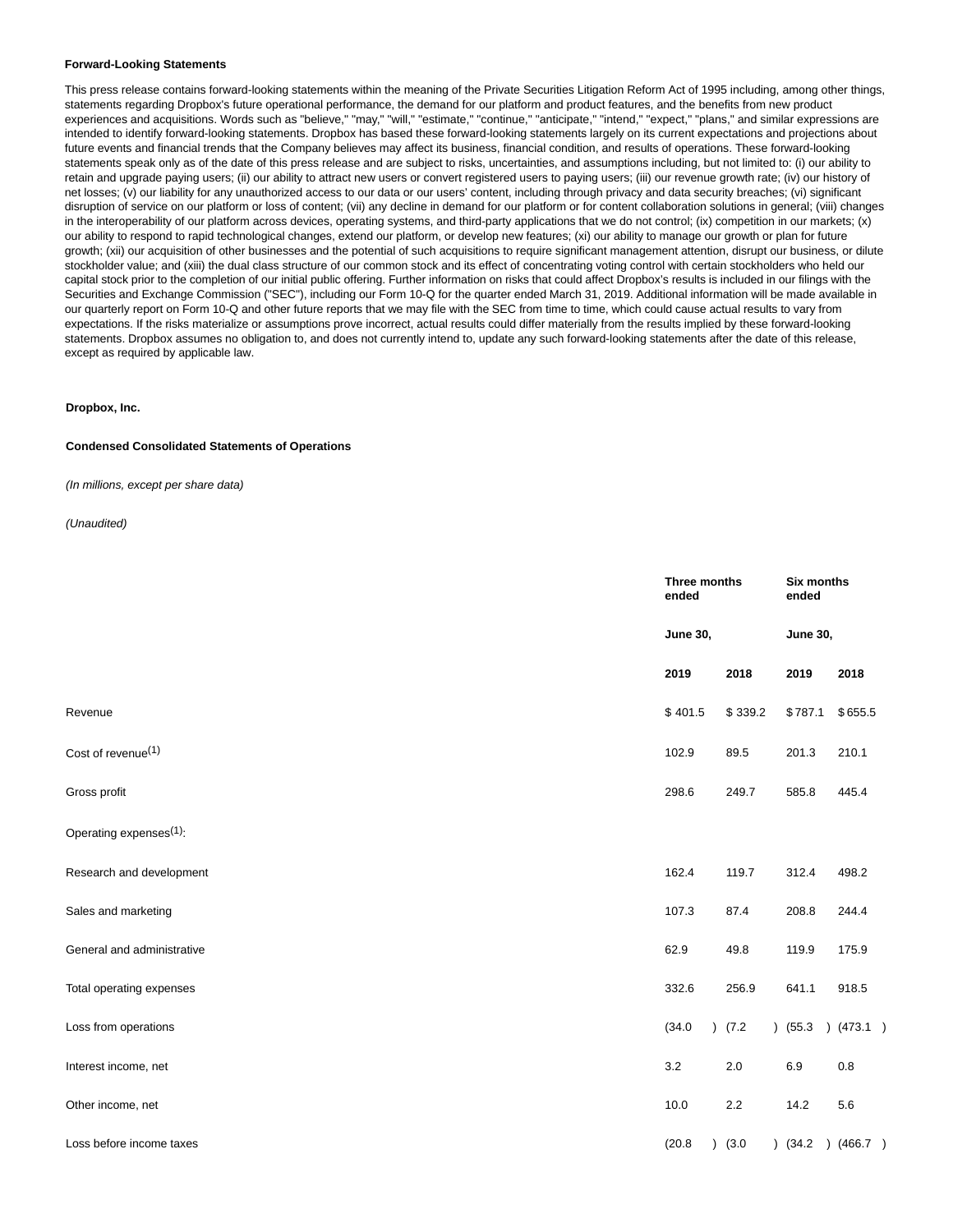| Benefit from (provision for) income taxes                                                                              | (0.6) | $(1.1)$ 5.1 |                                           | (2.9  |  |
|------------------------------------------------------------------------------------------------------------------------|-------|-------------|-------------------------------------------|-------|--|
| Net loss                                                                                                               |       |             | $$ (21.4 ) $ (4.1 ) $ (29.1 ) $ (469.6)$  |       |  |
| Net loss per share attributable to common stockholders, basic and diluted                                              |       |             | $$ (0.05 ) $ (0.01 ) $ (0.07 ) $ (1.51 )$ |       |  |
| Weighted-average shares used in computing net loss per share attributable to common stockholders, basic and<br>diluted | 412.4 | 401.3       | 411.5                                     | 310.5 |  |

(1) Includes stock-based compensation expense as follows:

|                                 |                 |       | Three months ended Six months ended |        |  |  |  |  |
|---------------------------------|-----------------|-------|-------------------------------------|--------|--|--|--|--|
|                                 | <b>June 30.</b> |       | <b>June 30,</b>                     |        |  |  |  |  |
|                                 | 2019            | 2018  | 2019                                | 2018   |  |  |  |  |
| Cost of revenue                 | \$4.7           | \$2.9 | \$7.7                               | \$40.7 |  |  |  |  |
| Research and development 37.7   |                 | 27.9  | 68.2                                | 310.8  |  |  |  |  |
| Sales and marketing             | 8.8             | 7.9   | 15.9                                | 80.3   |  |  |  |  |
| General and administrative 16.9 |                 | 16.4  | 31.9                                | 109.8  |  |  |  |  |

# **Dropbox, Inc.**

## **Condensed Consolidated Balance Sheets**

(In millions)

(Unaudited)

### **As of**

**June 30, 2019 December 31, 2018**

### **Assets**

Current assets:

| Cash and cash equivalents                 | \$ 343.6 | 519.3<br>S. |
|-------------------------------------------|----------|-------------|
| Short-term investments                    | 629.2    | 570.0       |
| Trade and other receivables, net          | 37.6     | 28.6        |
| Prepaid expenses and other current assets | 57.3     | 92.3        |
| Total current assets                      | 1,067.7  | 1,210.2     |
| Property and equipment, net               | 369.3    | 310.6       |
| Operating lease right-of-use asset        | 575.7    |             |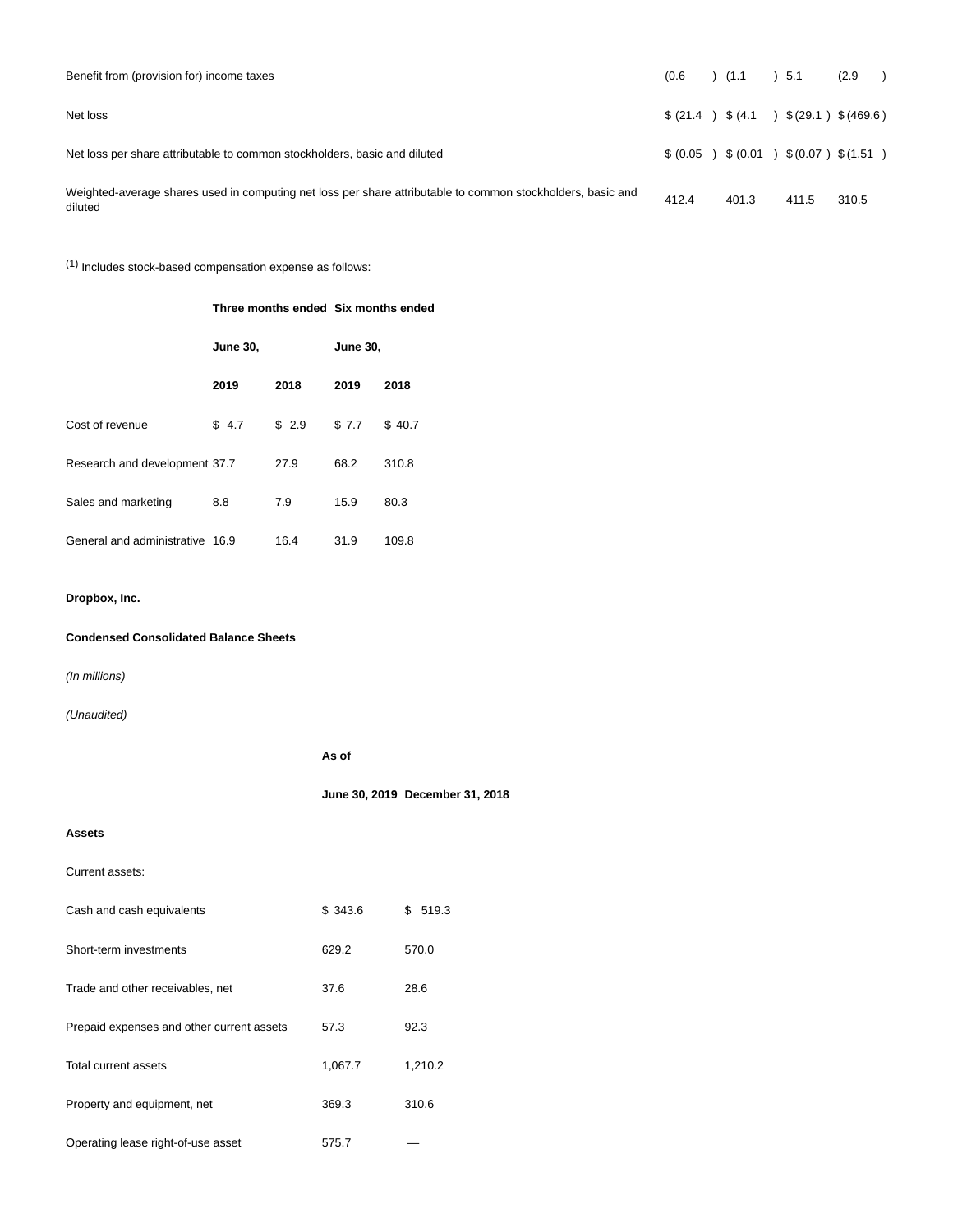| Intangible assets, net                            | 53.7      | 14.7                       |
|---------------------------------------------------|-----------|----------------------------|
| Goodwill                                          | 230.9     | 96.5                       |
| Other assets                                      | 67.6      | 62.1                       |
| <b>Total assets</b>                               | \$2,364.9 | \$1,694.1                  |
| Liabilities and stockholders' equity              |           |                            |
| <b>Current liabilities:</b>                       |           |                            |
| Accounts payable                                  | \$31.8    | \$33.3                     |
| Accrued and other current liabilities             | 149.4     | 164.5                      |
| Accrued compensation and benefits                 | 57.4      | 80.9                       |
| Operating lease liability                         | 78.3      |                            |
| Finance lease obligation                          | 68.9      | 73.8                       |
| Deferred revenue                                  | 517.3     | 485.0                      |
| <b>Total current liabilities</b>                  | 903.1     | 837.5                      |
| Operating lease liability, non-current            | 601.4     |                            |
| Finance lease obligation, non-current             | 119.6     | 89.9                       |
| Other non-current liabilities <sup>(1)</sup>      | 10.6      | 89.9                       |
| <b>Total liabilities</b>                          | 1,634.7   | 1,017.3                    |
| Stockholders' equity:                             |           |                            |
| Additional paid-in capital                        | 2,428.4   | 2,337.5                    |
| Accumulated deficit                               | (1,700.1) | (1,659.5)<br>$\mathcal{E}$ |
| Accumulated other comprehensive income (loss) 1.9 |           | (1.2)<br>)                 |
| Total stockholders' equity                        | 730.2     | 676.8                      |
| Total liabilities and stockholders' equity        | \$2,364.9 | 1,694.1<br>\$              |

 $(1)$  As of December 31, 2018 the Company had non-current deferred rent of \$81.0 million. As of June 30, 2019, deferred rent is now included in the determination of the Company's operating lease right-of-use asset due to the adoption of ASC 842.

# **Dropbox, Inc.**

### **Condensed Consolidated Statements of Cash Flows**

(In millions)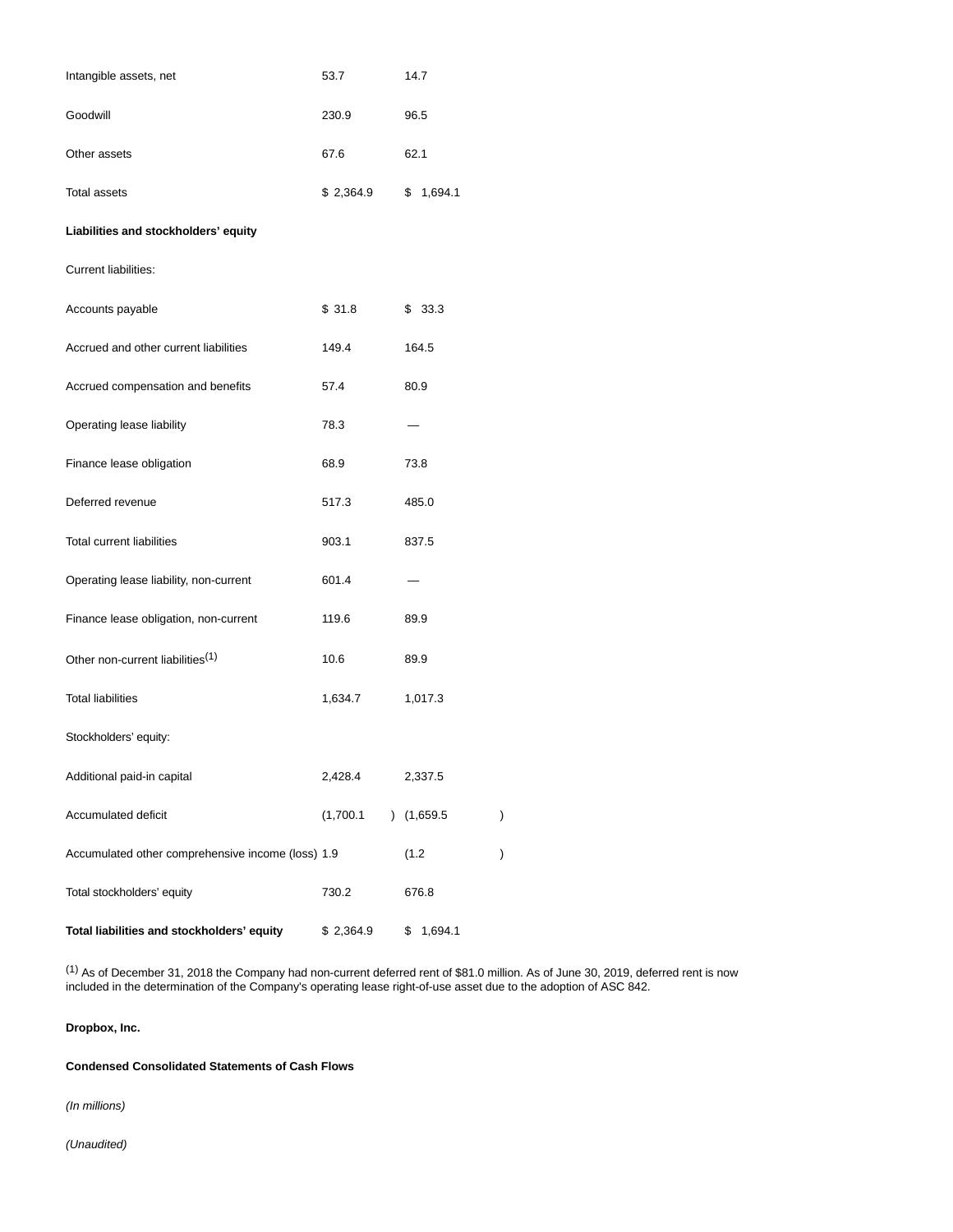|                                                                                 | Three months ended Six months ended |  |                          |  |                                  |  |            |               |
|---------------------------------------------------------------------------------|-------------------------------------|--|--------------------------|--|----------------------------------|--|------------|---------------|
|                                                                                 | June 30,                            |  |                          |  | June 30,                         |  |            |               |
|                                                                                 | 2019                                |  | 2018                     |  | 2019                             |  | 2018       |               |
| Cash flow from operating activities                                             |                                     |  |                          |  |                                  |  |            |               |
| Net loss                                                                        | \$ (21.4 ) \$ (4.1)                 |  |                          |  | $\frac{1}{2}$ \$(29.1) \$(469.6) |  |            |               |
| Adjustments to reconcile net loss to net cash provided by operating activities: |                                     |  |                          |  |                                  |  |            |               |
| Depreciation and amortization                                                   | 46.1                                |  | 40.0                     |  | 91.9                             |  | 75.9       |               |
| Stock-based compensation                                                        | 68.1                                |  | 55.1                     |  | 123.7                            |  | 541.6      |               |
| Net gains on equity investments                                                 | (7.4)                               |  | $\overline{\phantom{m}}$ |  | (7.4)                            |  |            |               |
| Amortization of deferred commissions                                            | 4.2                                 |  | 2.9                      |  | 8.1                              |  | 5.3        |               |
| Other                                                                           | (3.2)                               |  | $)$ (0.5)                |  | )(7.6)                           |  | $)$ (1.1)  | $\lambda$     |
| Changes in operating assets and liabilities:                                    |                                     |  |                          |  |                                  |  |            |               |
| Trade and other receivables, net                                                | (3.4)                               |  | $)$ (5.5)                |  | $)$ (8.5)                        |  | ) (1.9     | $\lambda$     |
| Prepaid expenses and other current assets                                       | (4.3)                               |  | $)$ (32.4)               |  | (18.5)                           |  | $)$ (33.9) | $\rightarrow$ |
| Other assets                                                                    | 15.0                                |  | (11.8)                   |  | ) 26.2                           |  | (17.5)     | $\rightarrow$ |
| Accounts payable                                                                | 3.4                                 |  | (5.7)                    |  | $)$ (1.8                         |  | (8.5)      | $\lambda$     |
| Accrued and other current liabilities                                           | 0.5                                 |  | 35.7                     |  | 10.5                             |  | 44.5       |               |
| Accrued compensation and benefits                                               | 21.1                                |  | 15.3                     |  | (24.8)                           |  | ) (10.9    | $\rightarrow$ |
| Deferred revenue                                                                | 9.4                                 |  | 19.7                     |  | 28.0                             |  | 46.4       |               |
| Other non-current liabilities                                                   | (14.0)                              |  | ) 3.2                    |  | (27.2)                           |  | )3.4       |               |
| Tenant improvement allowance reimbursement                                      | 14.7                                |  |                          |  | 28.5                             |  |            |               |
| Net cash provided by operating activities                                       | 128.8                               |  | 111.9                    |  | 192.0                            |  | 173.7      |               |
| Cash flow from investing activities                                             |                                     |  |                          |  |                                  |  |            |               |
| Capital expenditures                                                            | (33.7)                              |  | (9.7)                    |  | (63.4) (19.6)                    |  |            |               |
| Business combinations, net of cash acquired                                     | 0.5                                 |  |                          |  | $(171.6)$ –                      |  |            |               |
| Purchases of short-term investments                                             | (236.7)                             |  | $)$ (315.1)              |  | $(389.7)$ $(495.9)$              |  |            |               |
| Proceeds from sales of short-term investments                                   | 70.8                                |  | 3.1                      |  | 181.0                            |  | 3.1        |               |
| Proceeds from maturities of short-term investments                              | 95.0                                |  | 16.4                     |  | 161.6                            |  | 16.4       |               |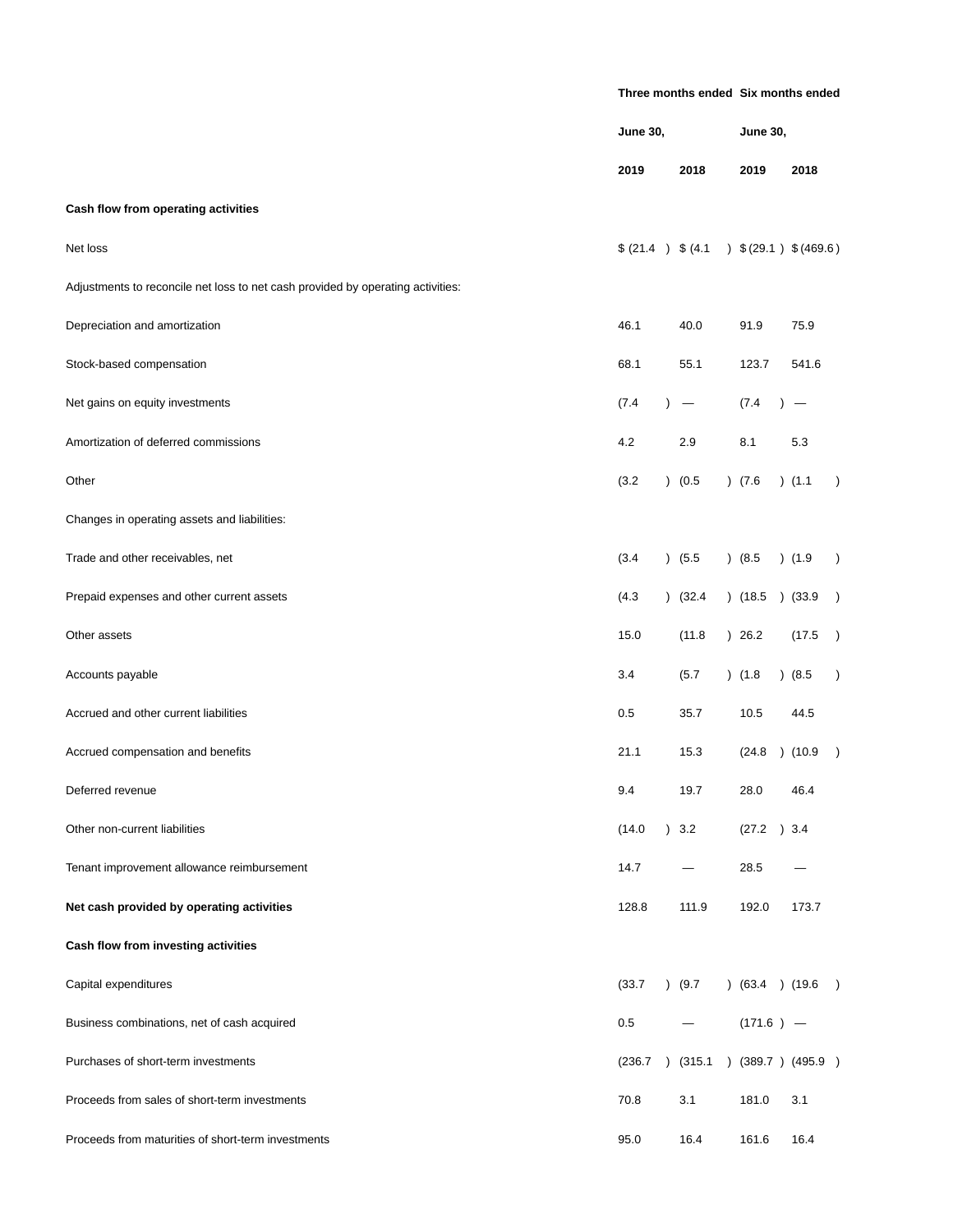| Other                                                                                                         |             |                             |                                                     |                             | 6.9             | 0.8         | 11.6                | (1.6)     | $\lambda$     |
|---------------------------------------------------------------------------------------------------------------|-------------|-----------------------------|-----------------------------------------------------|-----------------------------|-----------------|-------------|---------------------|-----------|---------------|
| Net cash used in investing activities                                                                         |             |                             |                                                     |                             | (97.2)          | $)$ (304.5) | ) (270.5 ) (497.6 ) |           |               |
| Cash flow from financing activities                                                                           |             |                             |                                                     |                             |                 |             |                     |           |               |
| Proceeds from initial public offering and private placement, net of underwriters' discounts and commissions - |             |                             |                                                     |                             |                 | 108.4       |                     | 746.6     |               |
| Payments of deferred offering costs                                                                           |             |                             |                                                     |                             |                 | (2.5)       |                     | (3.4)     | $\rightarrow$ |
| Shares repurchased for tax withholdings on release of restricted stock                                        |             |                             |                                                     |                             | (22.6)          | (41.2)      | (48.1)              | (282.4)   |               |
| Proceeds from issuance of common stock, net of repurchases                                                    |             |                             |                                                     |                             | 1.1             | 0.2         | $2.0\,$             | 1.0       |               |
| Principal payments on finance lease obligations                                                               |             |                             |                                                     |                             | (24.4)          | (28.5)      | $)$ (50.6)          | (58.3)    | $\rightarrow$ |
| Other                                                                                                         |             |                             |                                                     |                             | (0.5)           | (2.0)       | $)$ (0.7)           | $)$ (4.1) | $\lambda$     |
| Net cash provided by (used in) financing activities                                                           |             |                             |                                                     |                             | (46.4)          | ) 34.4      | (97.4)              | ) 399.4   |               |
| Effect of exchange rate changes on cash and cash equivalents                                                  |             |                             |                                                     |                             | (0.8)           | $)$ (3.0)   | 0.2                 | (1.4)     | $\rightarrow$ |
| Change in cash and cash equivalents                                                                           |             |                             |                                                     |                             | (15.6)          | (161.2)     | ) (175.7 ) 74.1     |           |               |
| Cash and cash equivalents-beginning of period                                                                 |             |                             |                                                     |                             | 359.2           | 665.3       | 519.3               | 430.0     |               |
| Cash and cash equivalents-end of period                                                                       |             |                             |                                                     |                             | \$343.6         | \$504.1     | $$343.6$ $$504.1$   |           |               |
|                                                                                                               |             |                             |                                                     |                             |                 |             |                     |           |               |
| Supplemental cash flow data:                                                                                  |             |                             |                                                     |                             |                 |             |                     |           |               |
| Property and equipment acquired under finance leases                                                          |             |                             |                                                     |                             | \$35.5          | \$18.7      | \$75.4              | \$44.2    |               |
|                                                                                                               |             |                             |                                                     |                             |                 |             |                     |           |               |
| Dropbox, Inc.                                                                                                 |             |                             |                                                     |                             |                 |             |                     |           |               |
| Three months ended June 30, 2019                                                                              |             |                             |                                                     |                             |                 |             |                     |           |               |
| <b>Reconciliation of GAAP to Non-GAAP results</b>                                                             |             |                             |                                                     |                             |                 |             |                     |           |               |
| (In millions, except for percentages, which may not foot due to rounding)                                     |             |                             |                                                     |                             |                 |             |                     |           |               |
| (Unaudited)                                                                                                   |             |                             |                                                     |                             |                 |             |                     |           |               |
|                                                                                                               |             |                             |                                                     |                             |                 |             |                     |           |               |
|                                                                                                               | <b>GAAP</b> | Stock-based<br>compensation | <b>Acquisition-related</b><br>and other<br>expenses | Intangibles<br>amortization | <b>Non-GAAP</b> |             |                     |           |               |

| Cost of revenue        | \$102.9        | \$(4.7) | $\lambda$     | $s -$                    |   | \$ (0.9) |               | \$97.3 |      |
|------------------------|----------------|---------|---------------|--------------------------|---|----------|---------------|--------|------|
| Cost of revenue margin | % (1.2<br>25.6 |         | $\frac{9}{6}$ | $\overline{\phantom{0}}$ | % | (0.2)    | $\frac{9}{6}$ | 24.2   | $\%$ |
| Gross profit           | 298.6          | 4.7     |               |                          |   | 0.9      |               | 304.2  |      |
| Gross margin           | 74.4<br>%      | 1.2     | %             |                          | % | 0.2      | %             | 75.8   | %    |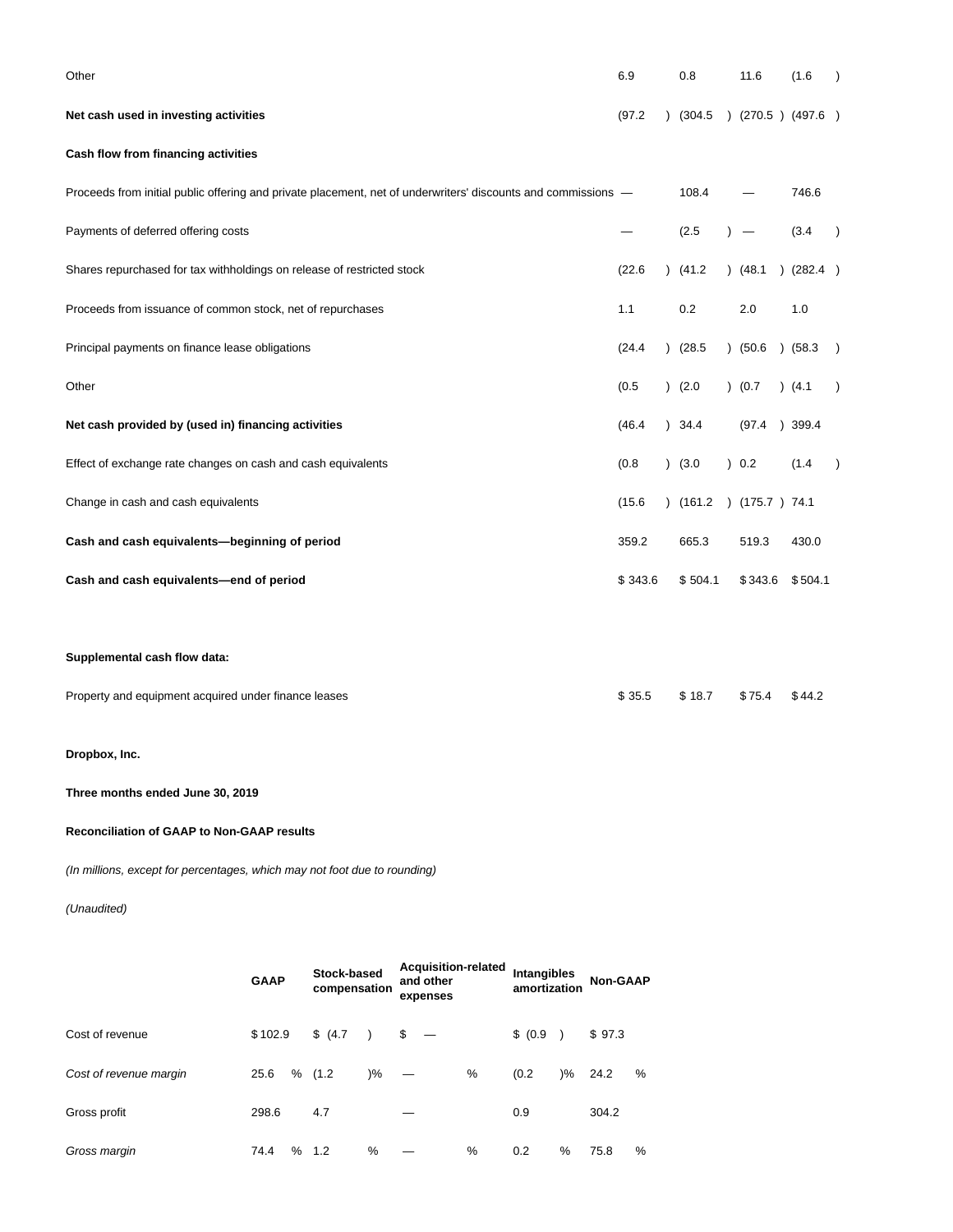| Research and development               | 162.4    |      | (37.7)  |               | (4.1)                |       |       |           | 120.6  |      |
|----------------------------------------|----------|------|---------|---------------|----------------------|-------|-------|-----------|--------|------|
| Research and development margin 40.4   |          |      | % (9.4) | $\frac{9}{6}$ | (1.0)                | $)\%$ |       | %         | 30.0   | %    |
| Sales and marketing                    | 107.3    |      | (8.8)   |               |                      |       | (1.4) | $\lambda$ | 97.1   |      |
| Sales and marketing margin             | 26.7     |      | % (2.2) | $\frac{9}{6}$ |                      | %     | (0.3) | $)\%$     | 24.2   | %    |
| General and administrative             | 62.9     |      | (16.9)  |               |                      |       |       |           | 46.0   |      |
| General and administrative margin 15.7 |          |      | % (4.3  | $\frac{9}{6}$ |                      | %     |       | %         | 11.5   | $\%$ |
| Income (loss) from operations          | \$(34.0) |      | \$68.1  |               | $\mathsf{\$}$<br>4.1 |       | \$2.3 |           | \$40.5 |      |
| Operating margin                       | (8.5)    | $\%$ | 17.1    | %             | 1.0                  | $\%$  | 0.5   | $\%$      | 10.1   | %    |

# **Dropbox, Inc.**

# **Three months ended June 30, 2018**

## **Reconciliation of GAAP to Non-GAAP results**

(In millions, except for percentages, which may not foot due to rounding)

|                                                | <b>GAAP</b>    | Stock-based<br>compensation |                | Non-GAAP |   |
|------------------------------------------------|----------------|-----------------------------|----------------|----------|---|
| Cost of revenue                                | \$89.5         | \$ (2.9)                    | $\overline{)}$ | \$86.6   |   |
| Cost of revenue margin                         | 26.4 % (0.9    |                             | $)\%$          | 25.5     | % |
| Gross profit                                   | 249.7          | 2.9                         |                | 252.6    |   |
| Gross margin                                   | 73.6 % 0.9     |                             | %              | 74.5     | % |
| Research and development                       | 119.7          | $\lambda$<br>(27.9)         |                | 91.8     |   |
| Research and development margin 35.3 % (8.2    |                |                             | $\frac{9}{6}$  | 27.1     | % |
| Sales and marketing                            | 87.4           | $\lambda$<br>(7.9)          |                | 79.5     |   |
| Sales and marketing margin                     | 25.8 % (2.3    |                             | $\frac{9}{6}$  | 23.4     | % |
| General and administrative                     | 49.8           | (16.4<br>$\lambda$          |                | 33.4     |   |
| General and administrative margin 14.7 % (4.8) |                |                             | $\frac{9}{6}$  | 9.8      | % |
| Income (loss) from operations                  | \$(7.2)        | \$55.1                      |                | \$47.9   |   |
| Operating margin                               | $(2.1)$ % 16.2 |                             | %              | 14.1     | % |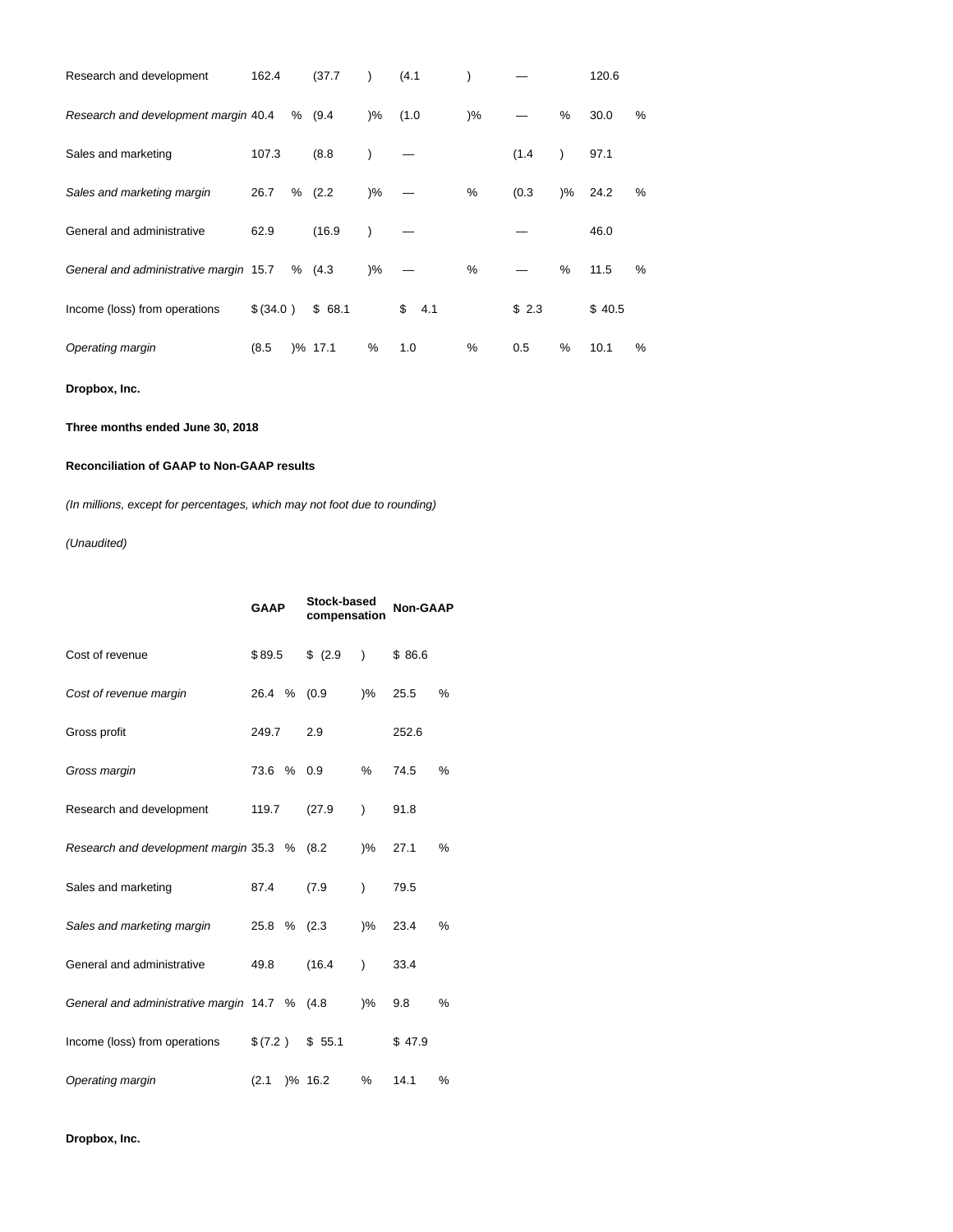# **Six months ended June 30, 2019**

### **Reconciliation of GAAP to Non-GAAP results**

(In millions, except for percentages, which may not foot due to rounding)

### (Unaudited)

|                                        | <b>GAAP</b> |   | <b>Stock-based</b><br>compensation |               | <b>Acquisition-related</b><br>and other<br>expenses | Intangibles<br>amortization |         | <b>Non-GAAP</b> |         |   |
|----------------------------------------|-------------|---|------------------------------------|---------------|-----------------------------------------------------|-----------------------------|---------|-----------------|---------|---|
| Cost of revenue                        | \$201.3     |   | \$ (7.7)                           | $\lambda$     | \$                                                  |                             | \$(1.5) | $\rightarrow$   | \$192.1 |   |
| Cost of revenue margin                 | 25.6        |   | % (1.0)                            | $)\%$         |                                                     | %                           | (0.2)   | $)\%$           | 24.4    | % |
| Gross profit                           | 585.8       |   | 7.7                                |               |                                                     |                             | 1.5     |                 | 595.0   |   |
| Gross margin                           | 74.4        | % | 1.0                                | %             |                                                     | %                           | 0.2     | %               | 75.6    | % |
| Research and development               | 312.4       |   | (68.2)                             | $\mathcal{L}$ | (6.4)                                               | $\mathcal{E}$               |         |                 | 237.8   |   |
| Research and development margin 39.7   |             |   | % (8.7)                            | $)\%$         | (0.8)                                               | )%                          |         | %               | 30.2    | % |
| Sales and marketing                    | 208.8       |   | (15.9)                             | $\mathcal{L}$ |                                                     |                             | (2.2)   | $\lambda$       | 190.7   |   |
| Sales and marketing margin             | 26.5        |   | % (2.0)                            | $)\%$         |                                                     | %                           | (0.3)   | $\frac{9}{6}$   | 24.2    | % |
| General and administrative             | 119.9       |   | (31.9)                             | $\mathcal{L}$ | (1.0)                                               | $\lambda$                   |         |                 | 87.0    |   |
| General and administrative margin 15.2 |             |   | % (4.1)                            | $)\%$         | (0.1)                                               | $)\%$                       |         | %               | 11.1    | % |
| Income (loss) from operations          | \$ (55.3)   |   | \$123.7                            |               | \$<br>7.4                                           |                             | \$3.7   |                 | \$79.5  |   |
| Operating margin                       | (7.0)       |   | )% 15.7                            | %             | 0.9                                                 | %                           | 0.5     | %               | 10.1    | % |

### **Dropbox, Inc.**

**Six months ended June 30, 2018**

### **Reconciliation of GAAP to Non-GAAP results**

(In millions, except for percentages, which may not foot due to rounding)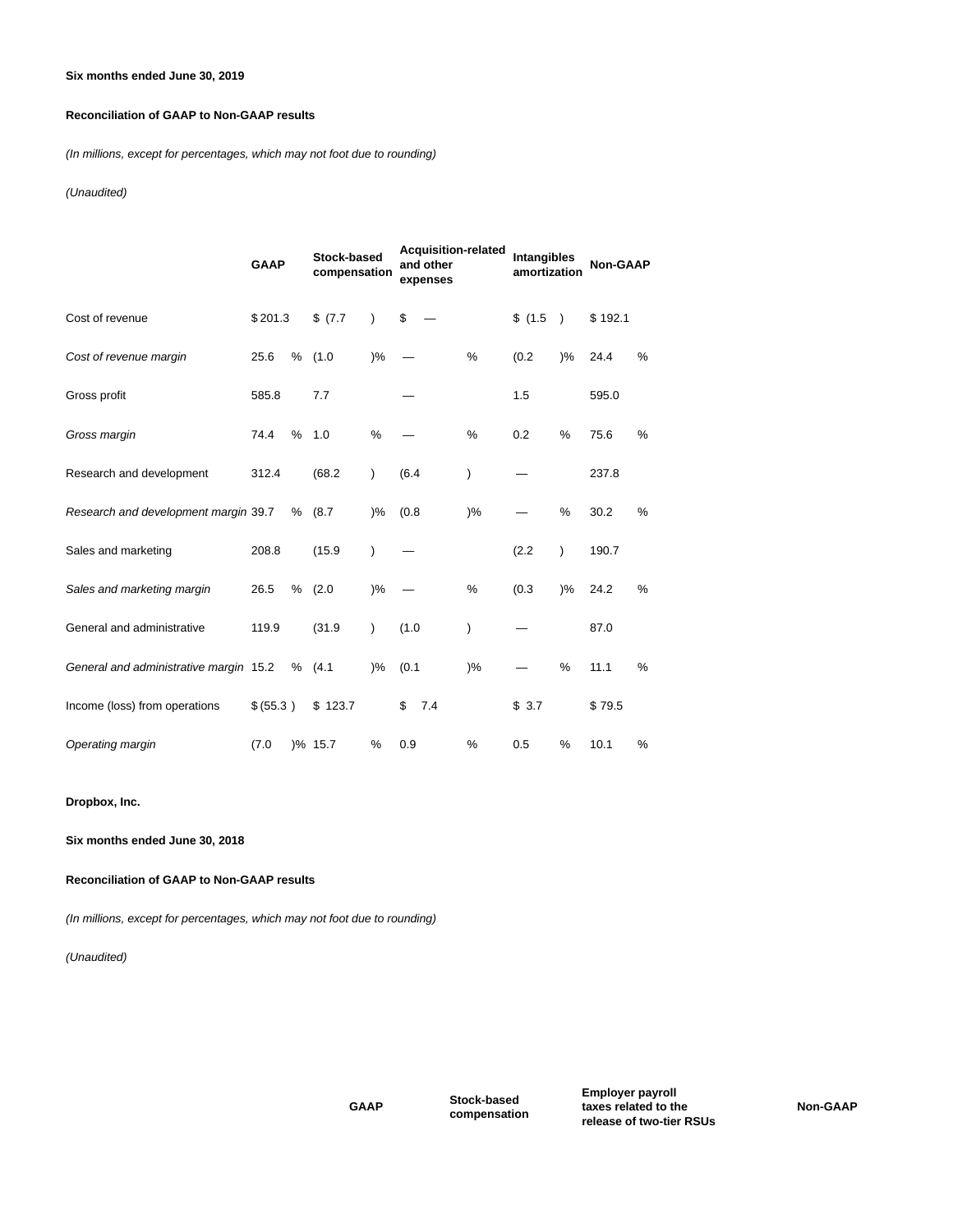| Cost of revenue                   | \$210.1    |       | \$<br>(40.7) | $\mathcal{E}$ | \$    | (1.1) |       | \$168.3 |      |
|-----------------------------------|------------|-------|--------------|---------------|-------|-------|-------|---------|------|
| Cost of revenue margin            | 32.1       | $\%$  | (6.2)        | $)\%$         | (0.2) |       | $)\%$ | 25.7    | $\%$ |
| Gross profit                      | 445.4      |       | 40.7         |               | 1.1   |       |       | 487.2   |      |
| Gross margin                      | 67.9       | $\%$  | 6.2          | $\%$          | 0.2   |       | $\%$  | 74.3    | $\%$ |
| Research and development          | 498.2      |       | (310.8)      | $\mathcal{E}$ | (8.3) |       |       | 179.1   |      |
| Research and development margin   | 76.0       | $\%$  | (47.4)       | $)\%$         | (1.3) |       | $)\%$ | 27.3    | $\%$ |
| Sales and marketing               | 244.4      |       | (80.3)       | $\mathcal{E}$ | (2.2) |       |       | 161.9   |      |
| Sales and marketing margin        | 37.3       | $\%$  | (12.3)       | $)\%$         | (0.3) |       | $)\%$ | 24.7    | $\%$ |
| General and administrative        | 175.9      |       | (109.8)      | $\mathcal{E}$ | (2.3) |       |       | 63.8    |      |
| General and administrative margin | 26.8       | $\%$  | (16.8)       | $)\%$         | (0.4) |       | $)\%$ | 9.7     | $\%$ |
| Income (loss) from operations     | \$ (473.1) |       | \$541.6      |               | \$    | 13.9  |       | 82.4    |      |
| Operating margin                  | (72.2)     | $)\%$ | 82.6         | $\%$          | 2.1   |       | $\%$  | 12.6    | $\%$ |

# **Dropbox, Inc.**

**Three and six months ended June 30, 2019 and 2018**

**Reconciliation of GAAP net loss to Non-GAAP net income and Non-GAAP diluted net income per share**

(In millions, except per share data)

(Unaudited)

|                                                                | Three months chaca banc oo, lork months chacalouncibo, |  |         |  |           |  |                 |  |  |  |
|----------------------------------------------------------------|--------------------------------------------------------|--|---------|--|-----------|--|-----------------|--|--|--|
|                                                                | 2019                                                   |  | 2018    |  | 2019      |  | 2018            |  |  |  |
| GAAP net loss                                                  | \$ (21.4)                                              |  | \$(4.1) |  | \$ (29.1) |  | \$ (469.6)      |  |  |  |
| Stock-based compensation                                       | 68.1                                                   |  | 55.1    |  | 123.7     |  | 541.6           |  |  |  |
| Acquisition-related and other expenses                         | 4.1                                                    |  |         |  | 7.4       |  |                 |  |  |  |
| Amortization of acquired intangible assets                     | 2.3                                                    |  |         |  | 3.7       |  |                 |  |  |  |
| Net gains on equity investments                                | (7.4)                                                  |  |         |  | (7.4)     |  | $\qquad \qquad$ |  |  |  |
| Employer payroll taxes related to the release of two-tier RSUs |                                                        |  |         |  |           |  | 13.9            |  |  |  |
| Income tax effects of non-GAAP adjustments                     | (3.7)                                                  |  | (3.0)   |  | (14.6)    |  | (7.0)           |  |  |  |
| Non-GAAP net income                                            | \$42.0                                                 |  | \$48.0  |  | \$83.7    |  | \$78.9          |  |  |  |

### **Three months ended June 30, Six months ended June 30,**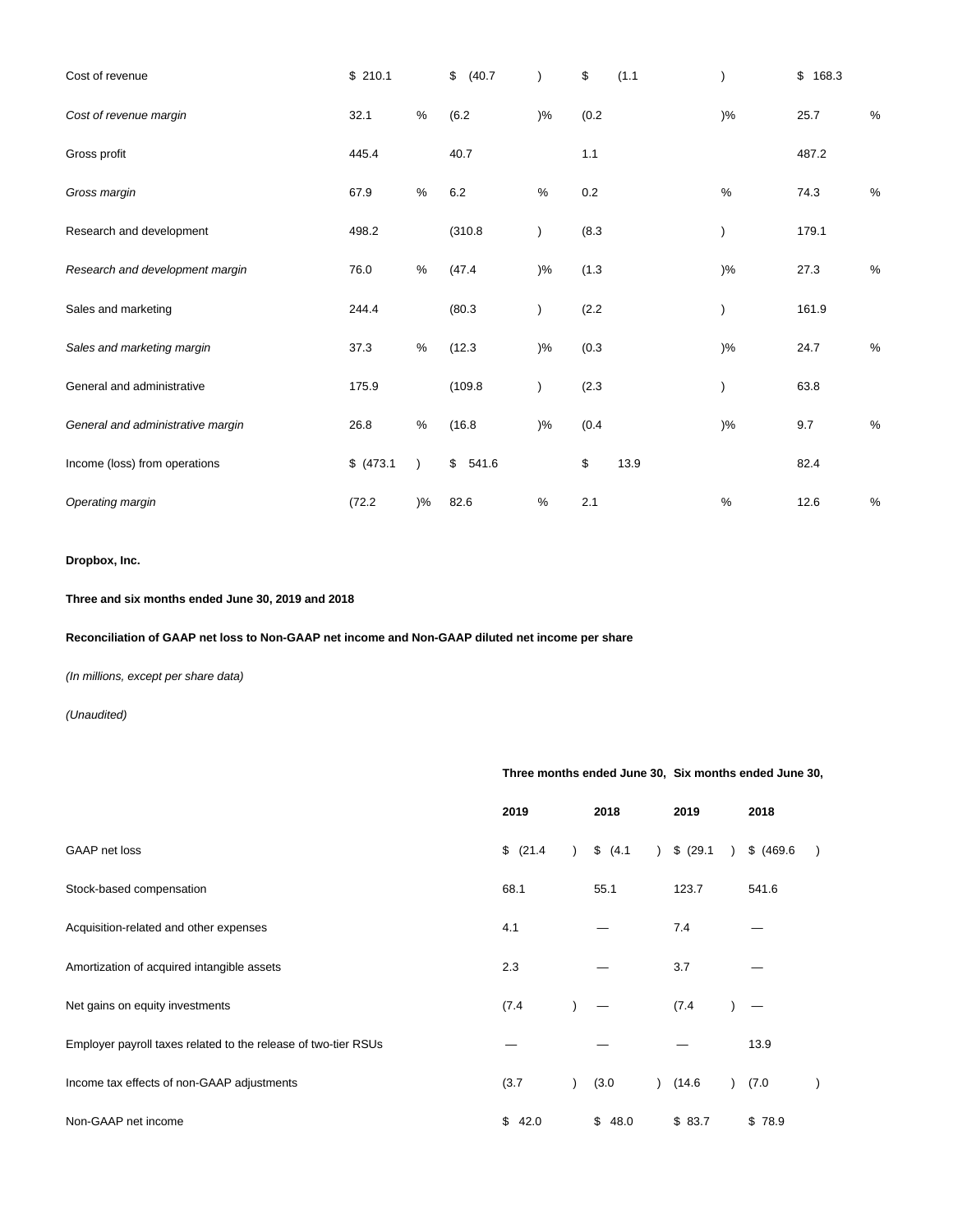| Non-GAAP diluted net income per share                                               | \$ 0.10 | \$ 0.11 | \$ 0.20 | \$0.20 |
|-------------------------------------------------------------------------------------|---------|---------|---------|--------|
| Weighted-average shares used to compute Non-GAAP diluted net income per share 418.7 |         | 423.1   | 418.1   | 397.4  |

### **Dropbox, Inc.**

### **Three and six months ended June 30, 2019 and 2018**

### **Reconciliation of free cash flow and supplemental cash flow disclosure**

### (In millions, except for percentages)

### (Unaudited)

|                                                                                                                        | Three months ended June<br>30, |   |         |   | Six months ended June<br>30, |   |         |               |  |
|------------------------------------------------------------------------------------------------------------------------|--------------------------------|---|---------|---|------------------------------|---|---------|---------------|--|
|                                                                                                                        | 2019                           |   | 2018    |   | 2019                         |   | 2018    |               |  |
| Free cash flow reconciliation:                                                                                         |                                |   |         |   |                              |   |         |               |  |
| Net cash provided by operating activities                                                                              | \$128.8                        |   | \$111.9 |   | \$192.0                      |   | \$173.7 |               |  |
| Less:                                                                                                                  |                                |   |         |   |                              |   |         |               |  |
| Capital expenditures                                                                                                   | (33.7)                         |   | (9.7)   |   | (63.4)                       |   | (19.6)  | $\rightarrow$ |  |
| Free cash flow                                                                                                         | \$95.1                         |   | \$102.2 |   | \$128.6                      |   | \$154.1 |               |  |
| Free cash flow margin                                                                                                  | 23.7                           | % | 30.1    | % | 16.3                         | % | 23.5    | %             |  |
| <b>Supplemental disclosures:</b>                                                                                       |                                |   |         |   |                              |   |         |               |  |
| Capital expenditures related to our new corporate headquarters, net of tenant improvement<br>allowances <sup>(1)</sup> | \$14.4                         |   | \$1.6   |   | \$21.9                       |   | \$2.2   |               |  |

<sup>(1)</sup> Capital expenditures include cash outflows related to the build-out of our new corporate headquarters in San Francisco, CA. Net cash provided by operating activities include tenant improvement allowances related to our new corporate headquarters, and represents cash received from our landlord to partially offset this build-out. These amounts are presented net in the table above.

### **About Non-GAAP Financial Measures**

To provide investors and others with additional information regarding Dropbox's results, we have disclosed the following non-GAAP financial measures: non-GAAP cost of revenue, non-GAAP gross profit, non-GAAP operating expenses (including research and development, sales and marketing and general and administrative), non-GAAP income from operations, non-GAAP net income, free cash flow ("FCF") and non-GAAP diluted net income per share. Dropbox has provided a reconciliation of each non-GAAP financial measure used in this earnings release to the most directly comparable GAAP financial measure. Non-GAAP cost of revenue, gross profit, operating expenses, income from operations, and net income differs from GAAP in that it excludes stock-based compensation expense, amortization of acquired intangible assets, other acquisition-related expenses, which include third-party diligence costs and compensation expense for key acquired personnel, and employer payroll tax expense relating to the release of two-tier RSUs in connection with our initial public offering during the six months ended June 30, 2018. Non-GAAP net income also excludes net gains on equity investments, and includes the income tax effect of the aforementioned adjustments, including the tax effects of acquired intangible assets. FCF differs from GAAP net cash provided by operating activities in that it treats capital expenditures as a reduction to net cash provided by operating activities. Free cash flow margin is calculated as FCF divided by revenue. Non-GAAP diluted net income per share differs from GAAP diluted net loss per share in that the numerator utilizes the non-GAAP net income as described above, and the weighted-average shares used in the computation include certain shares that are excluded from the GAAP diluted net loss per share calculation because their effect would have been anti-dilutive.

Dropbox's management uses these non-GAAP financial measures to understand and compare operating results across accounting periods, for internal budgeting and forecasting purposes, for short and long-term operating plans, and to evaluate Dropbox's financial performance and the ability to generate cash from operations. Management believes these non-GAAP financial measures reflect Dropbox's ongoing business in a manner that allows for meaningful periodto-period comparisons and analysis of trends in Dropbox's business, as they exclude expenses that are not reflective of ongoing operating results. Management also believes that these non-GAAP financial measures provide useful supplemental information to investors and others in understanding and evaluating Dropbox's operating results and future prospects in the same manner as management and in comparing financial results across accounting periods and to those of peer companies.